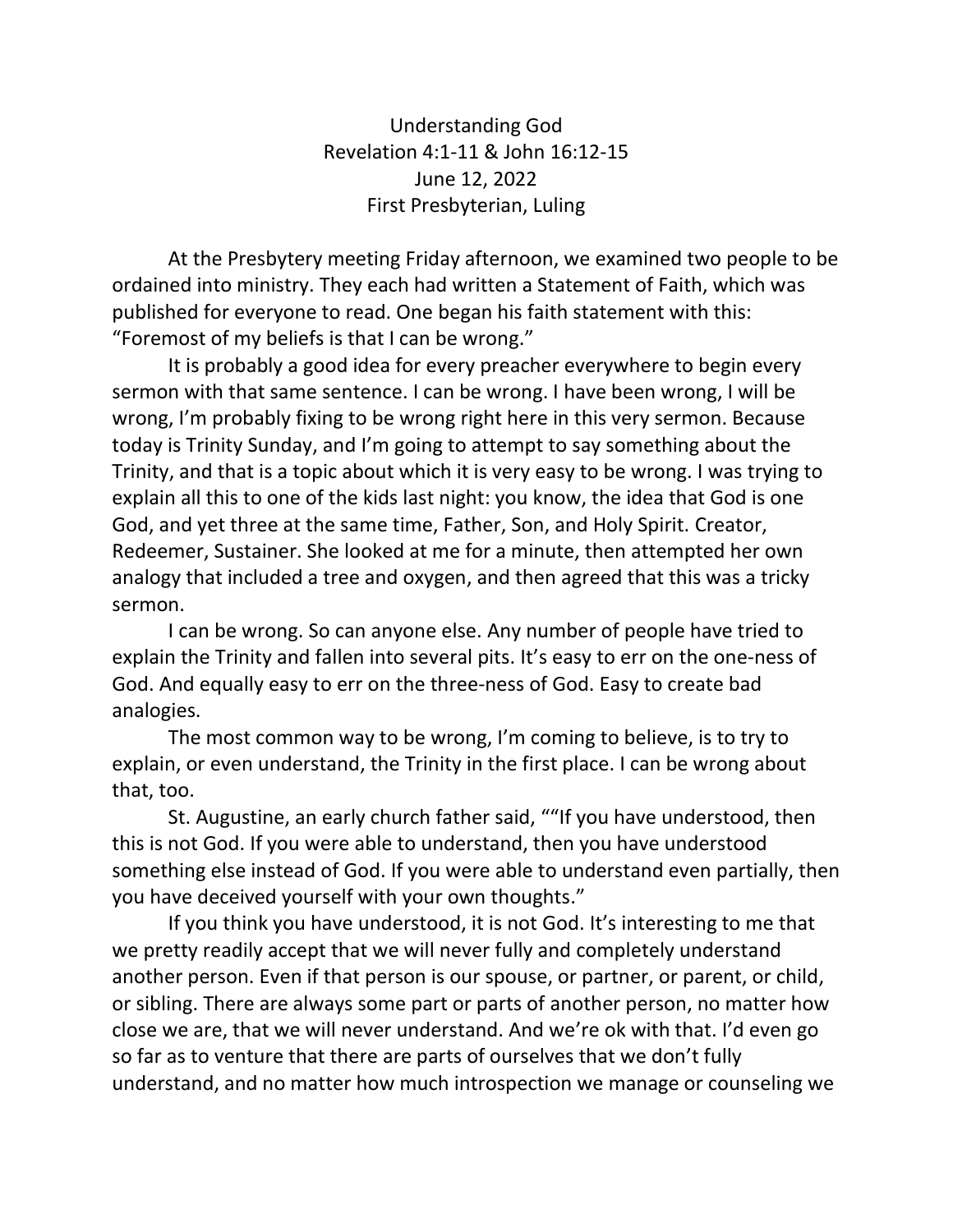receive, there are parts of ourselves that might just remain a mystery.

So why would a person think that they could ever fully understand or explain God? Yet we try. We know that God knows us completely and fully, and we somehow seem to have the expectation or feel pressure to understand and know and explain God, as if such a thing could ever be possible for a mere mortal, even if God has made us "a little lower than God" and "crowned us with glory and honor," as Psalm 8 in the Call to Worship says.

Jesus himself says to the disciples in John, in the passage Beth read, "I still have many things to say to you, but you cannot bear them now." One of the roles of the Holy Spirit, as we talked about last week, is to be the Spirit of truth, say those things to us, at a pace we can bear them. I suspect that speed is turtle-like, and will take an eternity to complete.

And if that didn't convince you, the reading from Revelation surely should. That vision of the throne room of the holy is not meant to be understood. It is not meant to be explained. It is meant to be experienced. Based on Isaiah's vision, it is meant to evoke awe and wonder and reverence and what the old translations called "the fear of the Lord." It's meant to sustain our hope and faith in the utter mystery of God. "If you have understood, then this is not God," remember?

Yet we persist. I get up here every week and try to understand God and share my understanding in a way that means something to you. Some weeks I do that better than others. And I can be wrong, of course. I know by the questions you ask and the responses you have to Scriptures and sermons that you do the same: you try to understand God and articulate it in a way that makes sense to you and maybe to other folks too.

Why do we do this? We're doing theology, which is just putting words together about God. Why does it seem like humans are compelled to attempt the impossible, to understand God, in all of God's Trinitarian mystery?

The only answer that makes sense to me—and remember, I can be wrong—is that we are compelled to understand God because God made us that way, and because God understands us. God created us and filled us with questions and wonders and limited us with words and language. God created us and filled us with the desire to be in relationship with the Holy, to reach out and seek to understand. And at the same time, God also desires that same thing, to be in relationship with humans, to reach out and help us understand.

We seek to understand God. God already understands us. God is an understanding God. I can only imagine that God takes delight—and no small measure of amusement—at our attempts to understand God. There are things